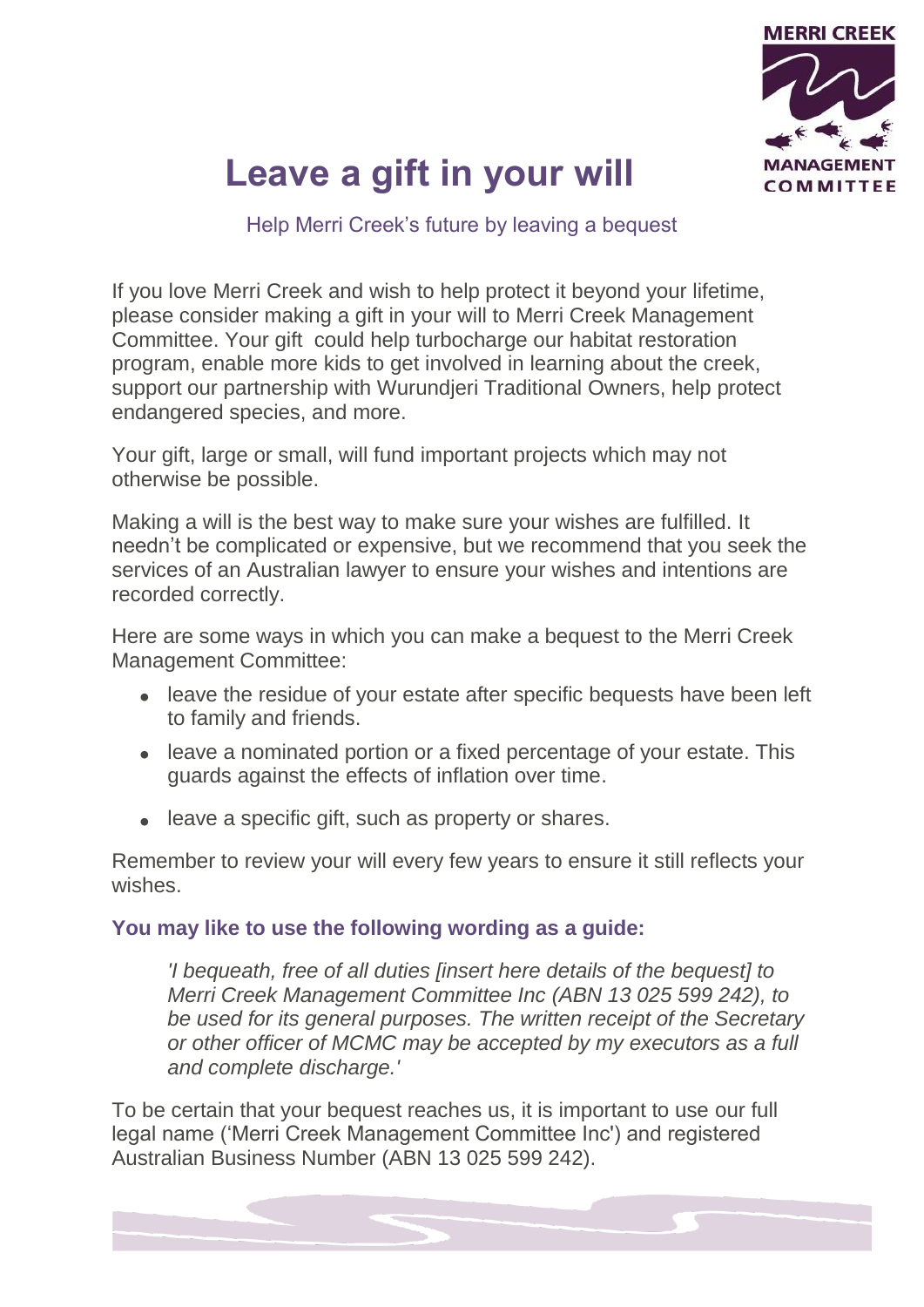#### **Adding to an existing will**

If you are generally happy with your existing will but you would like to include a bequest to Merri Creek Management Committee, you can add a codicil. It must be signed and witnessed in the same way as your will. Always seek legal advice when making any changes to your will.

#### **Get in touch**

We understand that making your will is a very personal matter. But if you have already included Merri Creek Management Committee in your will, or are considering doing so, please let us know so we can let you know about our community events. All bequest information is held in the utmost confidence.

#### **Contact**

If you'd like to discuss your bequest ideas, or advise us of an intended gift, please email us at [bequests@mcmc.org.au](mailto:bequests@mcmc.org.au) or telephone Luisa Macmillan on (03) 9380 8199.

Thank you for your consideration. A gift in your will gives Merri Creek a lasting future.

#### **Merri Creek Management Committee**

Merri Creek Management Committee is a not-for- profit organisation which works to preserve the natural and cultural heritage of Merri Creek and its tributaries, their corridors and associated ecological communities.

Find out more about us at [www.mcmc.org.au](http://www.mcmc.org.au/)

Merri Creek Management Committee Inc 2 Lee St, Brunswick East VIC 3057 ph (03) 9380 8199